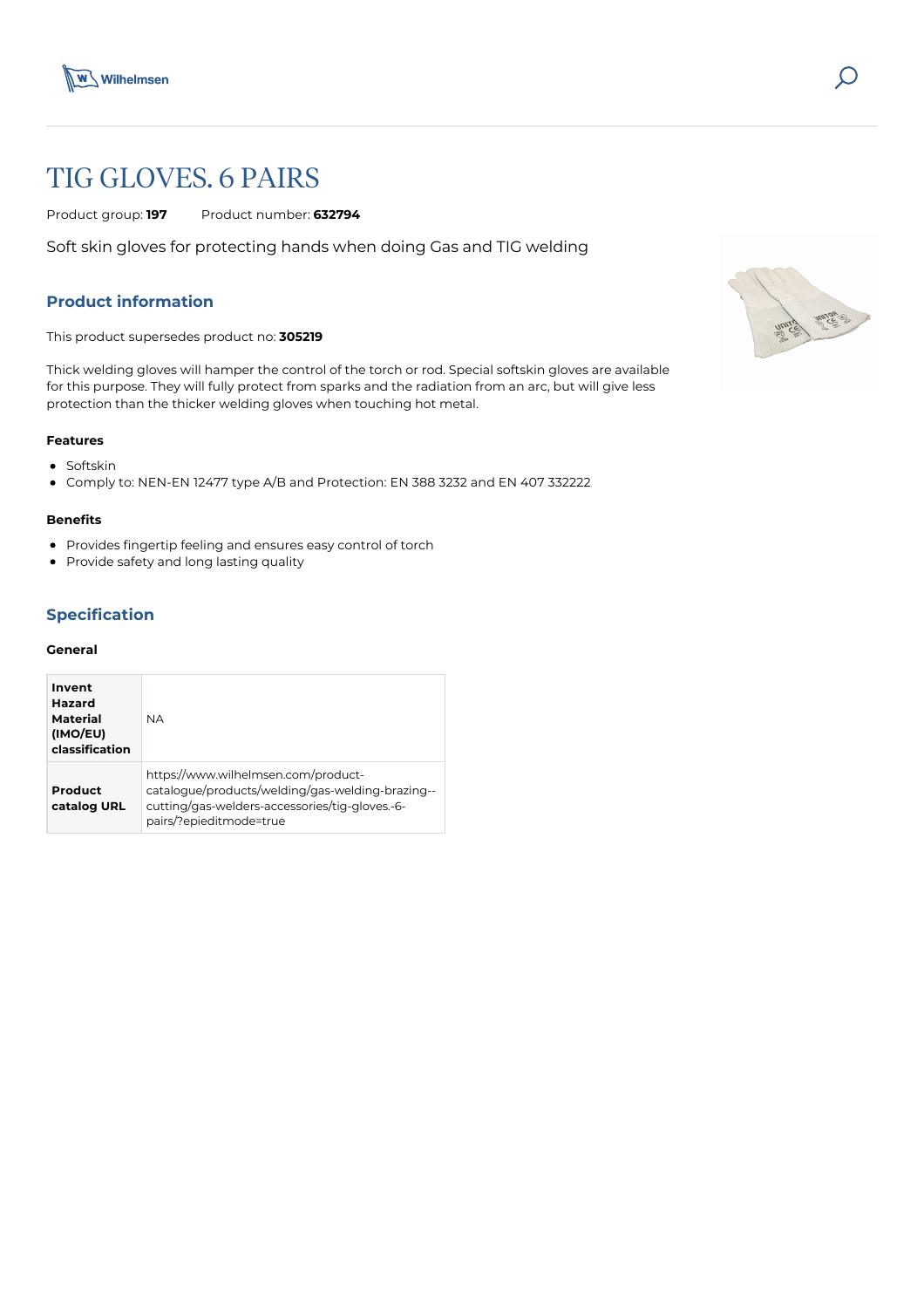## **Variants**

| Product<br>name                                  | <b>Product</b><br>number         | <b>Invent Hazard Material</b><br>(IMO/EU) classification | <b>Product catalog URL</b>                                                                                                                                        |
|--------------------------------------------------|----------------------------------|----------------------------------------------------------|-------------------------------------------------------------------------------------------------------------------------------------------------------------------|
| ARM<br><b>PROTECTOR</b><br><b>PAIR</b>           | 184184                           | $C-52$                                                   | https://www.wilhelmsen.com/product-catalogue/products/welding/arc-welding-<br>equipment/welders-protection/arm-protector-pair/?epieditmode=true                   |
| <b>GALVANIZING</b><br>SPRAY. 6PCS                | 633156                           | ΝA                                                       | https://www.wilhelmsen.com/product-catalogue/products/welding/gas-welding-<br>brazing--cutting/gas-welders-accessories/galvanizing-spray.-6pcs/?epieditmode=true  |
| <b>GAS IGNITOR</b><br>TRIPL. 2 PCS               | 633198<br>(supersedes<br>175364) | NΑ                                                       | https://www.wilhelmsen.com/product-catalogue/products/welding/gas-welding-<br>brazing--cutting/gas-welders-accessories/gas-ignitor-tripl.-2-pcs/?epieditmode=true |
| <b>HEAT</b><br><b>RESISTANT</b><br><b>MITTEN</b> | 233148                           | <b>NA</b>                                                | https://www.wilhelmsen.com/product-catalogue/products/welding/gas-welding-<br>brazing--cutting/gas-welders-accessories/heat-resistant-mitten/?epieditmode=true    |
| <b>LEATHER</b><br>APRON<br>F/WELDING             | 510420                           | $C-52$                                                   | https://www.wilhelmsen.com/product-catalogue/products/welding/arc-welding-<br>equipment/welders-protection/leather-apron-fwelding/?epieditmode=true               |
| <b>LEATHER</b><br><b>JACKET EX</b><br>LARGE      | 510446                           | $C-52$                                                   | https://www.wilhelmsen.com/product-catalogue/products/welding/arc-welding-<br>equipment/welders-protection/leather-jacket-ex-large/?epieditmode=true              |
| <b>LEATHER</b><br><b>JACKET</b><br><b>LARGE</b>  | 510438                           | $C-52$                                                   | https://www.wilhelmsen.com/product-catalogue/products/welding/arc-welding-<br>equipment/welders-protection/leather-jacket-large/?epieditmode=true                 |
| <b>LEATHER</b><br><b>SPATS. PAIR</b>             | 510453                           | $C-52$                                                   | https://www.wilhelmsen.com/product-catalogue/products/welding/arc-welding-<br>equipment/welders-protection/leather-spats.-pair/?epieditmode=true                  |
| <b>LEATHER</b><br><b>TROUSERS</b><br>W/BELT      | 633016<br>(supersedes<br>510461) | NΑ                                                       | https://www.wilhelmsen.com/product-catalogue/products/welding/arc-welding-<br>equipment/welders-protection/leather-trousers-wbelt/?epieditmode=true               |
| <b>SPARE FLINT</b><br>SET. 10 PCS                | 633206<br>(supersedes<br>175372) | NΑ                                                       | https://www.wilhelmsen.com/product-catalogue/products/welding/gas-welding-<br>brazing--cutting/gas-welders-accessories/spare-flint-set.-10-pcs/?epieditmode=true  |
| <b>TIG GLOVES. 6</b><br>PAIRS                    | 632794<br>(supersedes<br>305219) | <b>NA</b>                                                | https://www.wilhelmsen.com/product-catalogue/products/welding/gas-welding-<br>brazing--cutting/gas-welders-accessories/tig-gloves.-6-pairs/?epieditmode=true      |
| <b>WELDERS</b><br><b>CHALK. FLAT</b>             | 632968                           | <b>NA</b>                                                | https://www.wilhelmsen.com/product-catalogue/products/welding/gas-welding-<br>brazing--cutting/gas-welders-accessories/welders-chalk.-flat/?epieditmode=true      |
| <b>WELDERS</b><br>GLOVES. 6<br><b>PAIRS</b>      | 632786<br>(supersedes<br>511451) | $C-52$                                                   | https://www.wilhelmsen.com/product-catalogue/products/welding/arc-welding-<br>equipment/welders-protection/welders-gloves.-6-pairs/?epieditmode=true              |
| <b>WORKING</b><br>GLOVES. 12<br><b>PAIRS</b>     | 633057<br>(supersedes<br>511931) | <b>NA</b>                                                | https://www.wilhelmsen.com/product-catalogue/products/welding/arc-welding-<br>equipment/welders-protection/working-gloves.-12-pairs/?epieditmode=true             |

## **Related products**

#### **Is accessory to**

| 526509 | STANDARD GAS ACCESSORIES    |
|--------|-----------------------------|
| 203203 | UWI-203 TP WELDING INVERTER |
| 500500 | UWI-500TP WELDING INVERTER  |
| 320320 | UWI-320TP WELDING INVERTER  |

## **Is frequently bought together with**

- **233601** [AG 60 252 2.0 X 500MM 0,5KG](https://www.wilhelmsen.com/product-catalogue/products/welding/gas-welding-brazing--cutting/gas-welding-and-brazing-consumables/ag-60-252-2.0-x-500mm-05kg/?epieditmode=true)
- **699165** [GPO-302N 2.5X350MM 295 PCS 5,2KG](https://www.wilhelmsen.com/product-catalogue/products/welding/arc-welding-consumables-and-storing/coated-stick-electrodes/gpo-302n-2.5x350mm-295-pcs-52kg/?epieditmode=true)
- **699173** [GPO-302N 3.2X350MM 190 PCS 5.4 KG](https://www.wilhelmsen.com/product-catalogue/products/welding/arc-welding-consumables-and-storing/coated-stick-electrodes/gpo-302n-3.2x350mm-190-pcs-5.4-kg/?epieditmode=true)
- **633198** [GAS IGNITOR TRIPL. 2 PCS](https://www.wilhelmsen.com/product-catalogue/products/welding/gas-welding-brazing--cutting/gas-welders-accessories/gas-ignitor-tripl.-2-pcs/?epieditmode=true)

**632786** [WELDERS GLOVES. 6 PAIRS](https://www.wilhelmsen.com/product-catalogue/products/welding/arc-welding-equipment/welders-protection/welders-gloves.-6-pairs/?epieditmode=true)